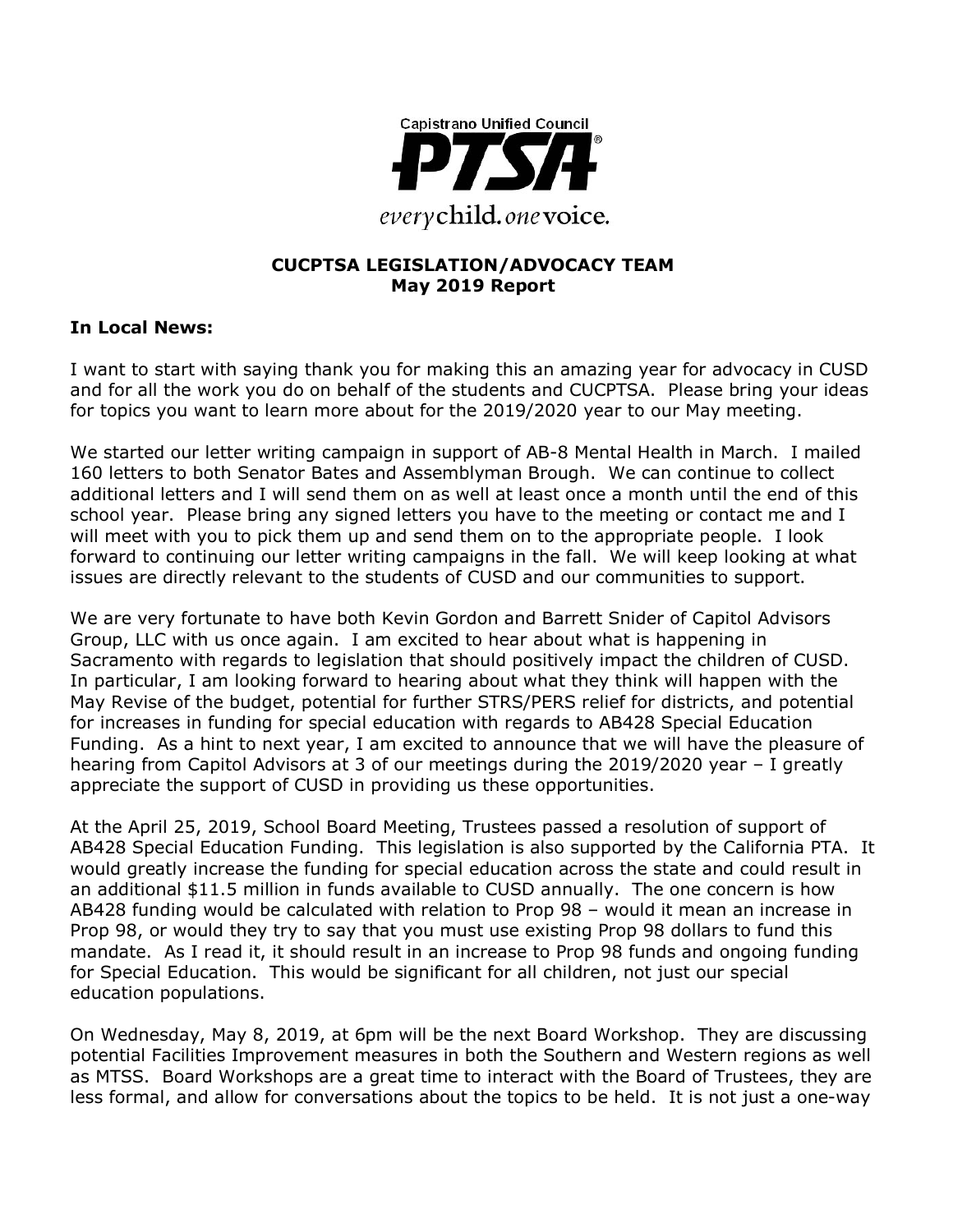statement, but rather the interaction between parties that makes these workshops so informative. I encourage you to attend if you can.

Agendas from the most recent Board of Trustee meetings can be found here:

May 8, 2019 – Special Board Meeting - http://capousdca.schoolloop.com/file/1514016268888/1531973256666/1003380432679858147.pdf May 8, 2019 – Board Workshop - http://capousdca.schoolloop.com/file/1514016268888/1531973256666/1124648096973691556.pdf April 25, 3019 – Board Meeting - http://capousdca.schoolloop.com/file/1514016268888/1455438848279/4336189845333470454.pdf March 27, 2019 – Special Board Meeting – http://capousdca.schoolloop.com/file/1514016268888/1531973256666/6005636663366795172.pdf March 27, 2019 – Board Workshop – http://capousdca.schoolloop.com/file/1514016268888/1531973256666/8201067157337547576.pdf March 29, 2019 - Special Board Meeting - http://capousdca.schoolloop.com/file/1514016268888/1455438848279/8150948757678085825.pdf

Audio Recordings of Meetings in July 2018-June 2019 can be found at http://cusd.capousd.org/cusdweb/2018-19audio.html

## **From Fourth District PTA:**

**Talking Points for Legislative Chairs, May, 2019** Details are in the May issue of the *Advocacy Communicator.*

- Charter schools are a hot topic in Sacramento. California has had charter schools since 1992, but they have led to some unintended consequences. When students transfer to a charter school, state funding goes with them, leaving less money for the home school. Some charters turned out to be money-making propositions for the people running them. This year lawmakers have already passed a law requiring charter school operations to be more open and transparent. Several other laws are being considered. So far, California State PTA has taken a support position on a bill that would stop charter schools from opening outside the school district that approves them.
- By the way, California State PTA supports charter schools if they are fiscally and academically accountable and involve parents in decision-making. (The complete position on charter schools is at capta.org under Focus Areas/Advocacy/Position Statements.)
- There has been a lot of controversy about the California Healthy Youth Act, which requires comprehensive sexual health education and information about HIV prevention to be taught at least once in middle school and once in high school. Parents can opt out their students. The *Communicator* has a short description of the law, which goes into effect next school year. You can go to the Orange County Department of Education website (ocde.us) to get answers to six common questions about the act and a link to the text of the law.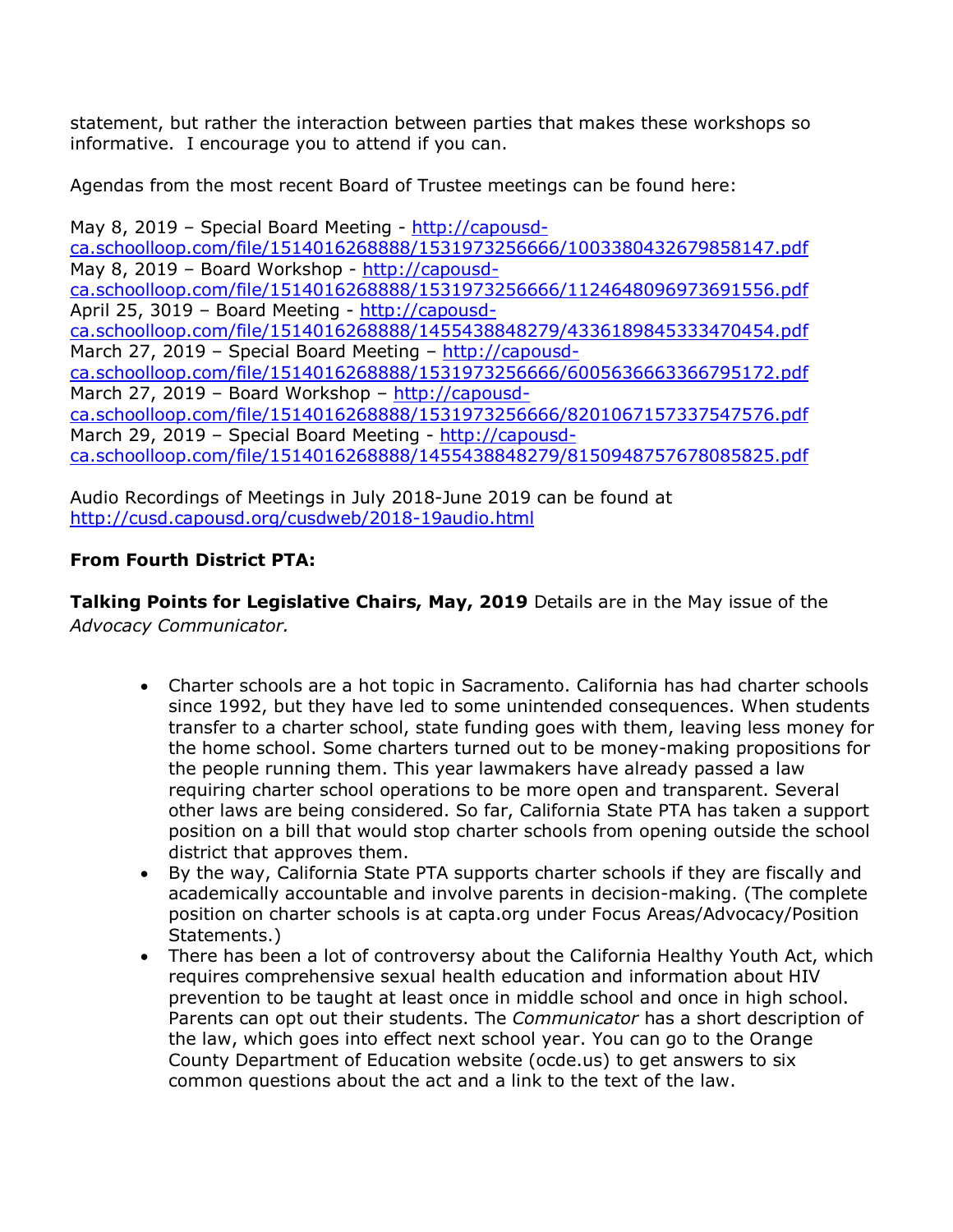- Are we getting ready for PTA advocacy next year? We should be sure that there is a line item in our budget for advocacy and Sacramento Safari. There will be an advocacy session at the Fourth District PTA workshops on June 1.
- The last California State PTA advocacy conference call of the year is scheduled for Monday, May 28, at 7 p.m. Directions are in the *Communicator.*
- The Legislative Analyst's Office produces Cal Facts, with lots of information about California in colorful charts, including 11 pages on education. The link is listed in the *Communicator*.

Back issues of the Communicator can be found at: http://www.fourthdistrictpta.org/advocacy-communicator/

## **California PTA holds monthly Legislation and Advocacy Conference Calls:**

The upcoming conference calls are scheduled for:

• May 28, 2019 at 7 p.m.

Please see https://capta.org/resource/legislation-conference-calls/ for information on how to dial in and participate in these calls.

## **In State News:**

## **Efforts to restrict charter school growth in California inch forward in state**

**Legislature** by Louis Freedberg, *EdSource* The Assembly Education Committee chaired by Assemblyman Keith McCarty, a former high school teacher, approved legislation that, among other things, would place a cap on charter schools in the state to approximately their current levels, and deny the State Board of Education the ability to approve a charter application after being denied by a school district or county office of education. Read the entire article at https://edsource.org/2019/efforts-to-restrict-charter-school-growth-in-california-inchforward-in-state-legislature/

**California plan for school construction bonds sparks debate for reform** by John Fensterwald, *EdSource* For the past few years, a small group of advocates for equitable school construction has been examining how school districts with small tax bases and lowincome families can get a bigger share of state funding to upgrade school facilities. Now, they say, there is an opportunity to make that happen. Read the entire article at https://edsource.org/2019/california-plans-for-school-construction-bonds-sparks-debate-forreform/

**Later school bells, alternative testing: California lawmakers try again on quashed K-12 bills** By Richard Cano, *CALmatters,* April 18 California hit the snooze button last year on legislation that would have let middle and high school students sleep in a little longer. The later—and, experts say, healthier—school start time would have been a national first had Gov. Jerry Brown not vetoed it. Read the complete article on several bills that are back again for a second chance at https://calmatters.org/articles/school-start-teach-americacalifornia-bills-brown-newsom/ note, not all of these bills the CA PTA has taken a position on yet.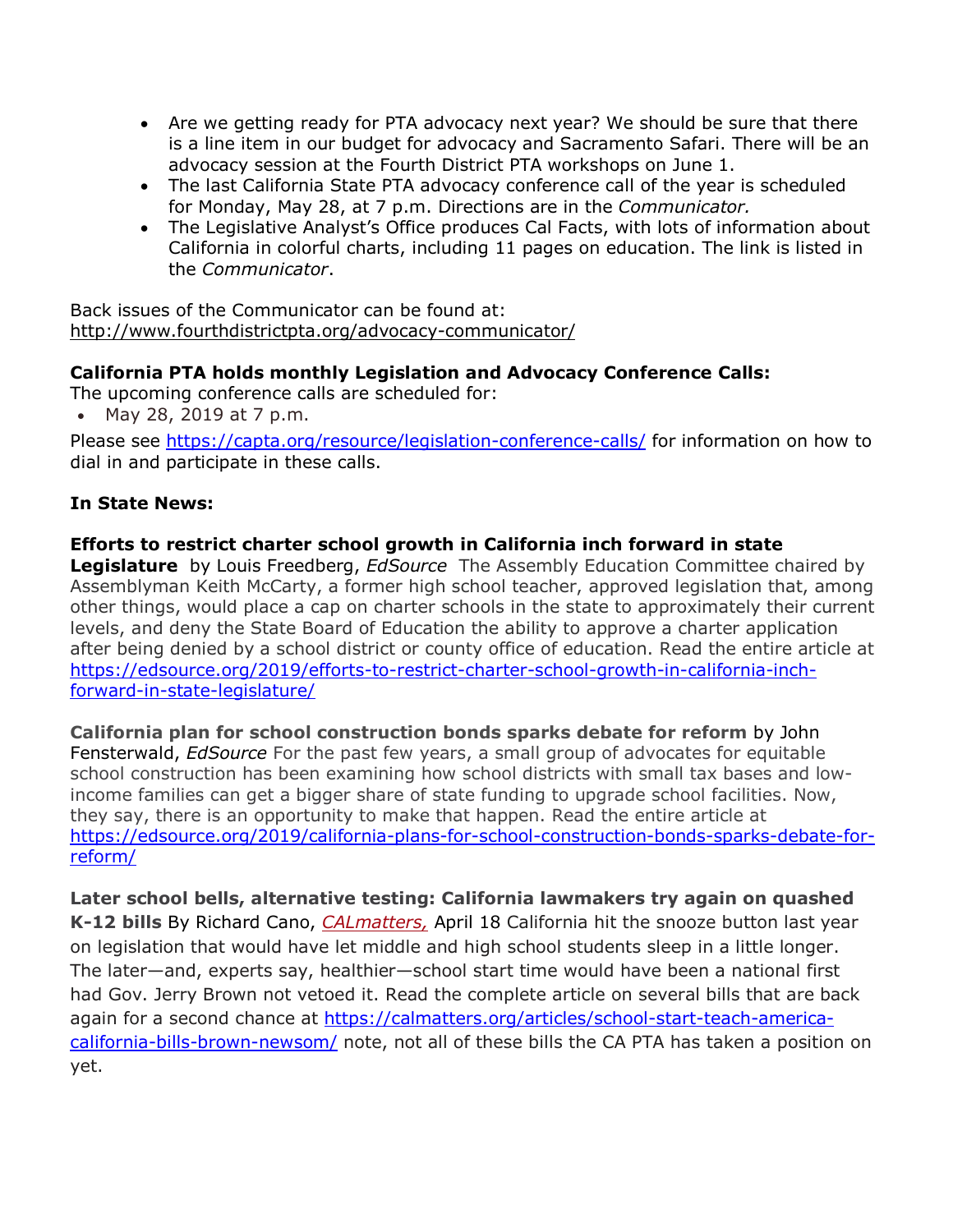**THE BIG SQUEEZE: How unfunded pension costs threaten educational equity** Pivot Learning examined financial data and conducted interviews with school board members and other stakeholders from 150 California school districts for a deeper look at how rising pension costs are affecting districts' ability to provide crucial services like counseling, offer higher teacher salaries and meet the needs of their most vulnerable students. **The Big Squeeze** is an interesting look at the unfunded pension liabilities in California and potential consequences and actions that can be taken. I have attached the pdf of this report to the May meeting notice. It is 20 pages of insightful reading, much of which we have talked about this year. All of which are things that CUSD is having to take note of and try to overcome. CUSD is currently operating under a structural deficit, as a result there have been almost \$4.5million made in budgetary cuts over the past 2 years. Ideas discussed in the *Big Squeeze* are why CUSD and other districts are facing these challenges. I encourage you to read this report.

**Are Pension Costs Creating the Next Fiscal Crisis?** *by Tom Chorneau* (Calif.) The number of school districts teetering on insolvency may be far higher than the most recent state data suggests, and the culprit appears to be swelling pension costs.

According to a new survey from Pivot Learning and the California School Boards Association, nearly 60 percent of districts may be forced into deficit spending before the end of this fiscal year.

Read the complete article at https://k-12daily.org/budget-finance/are-pension-costscreating-a-new-school-fiscal-crisis

## **At the National Level:**

**Training teachers to be first responders to mental distress can avert tragedies** by Amelia Harper Some schools in Virginia are offering a mental health first-aid course to help educators  $-$  and some students  $-$  spot early signs of trouble. Read the complete article at https://www.educationdive.com/news/training-teachers-to-be-first-responders-to-mentaldistress-can-avert-trage/ This ties into some of why AB8 in California is so necessary.

#### **From the National PTA:**

#### **Advocacy letters for National PTA:**

Please visit the Take Action site https://www.pta.org/home/advocacy/take-action to send a letter to your Congress members on the issues of the day/week/month. Here you can keep up-to-date on the latest issues the National PTA is supporting or opposing.

The National PTA has taken the time to contact Congress regarding the following topics. Links to the letters can be found at https://www.pta.org/home/advocacy/federallegislation/letters-to-policymakers current letters are in regard to fully funding IDEA, Child Nutrition, Education Technology and Student Data Privacy, Elementary and Secondary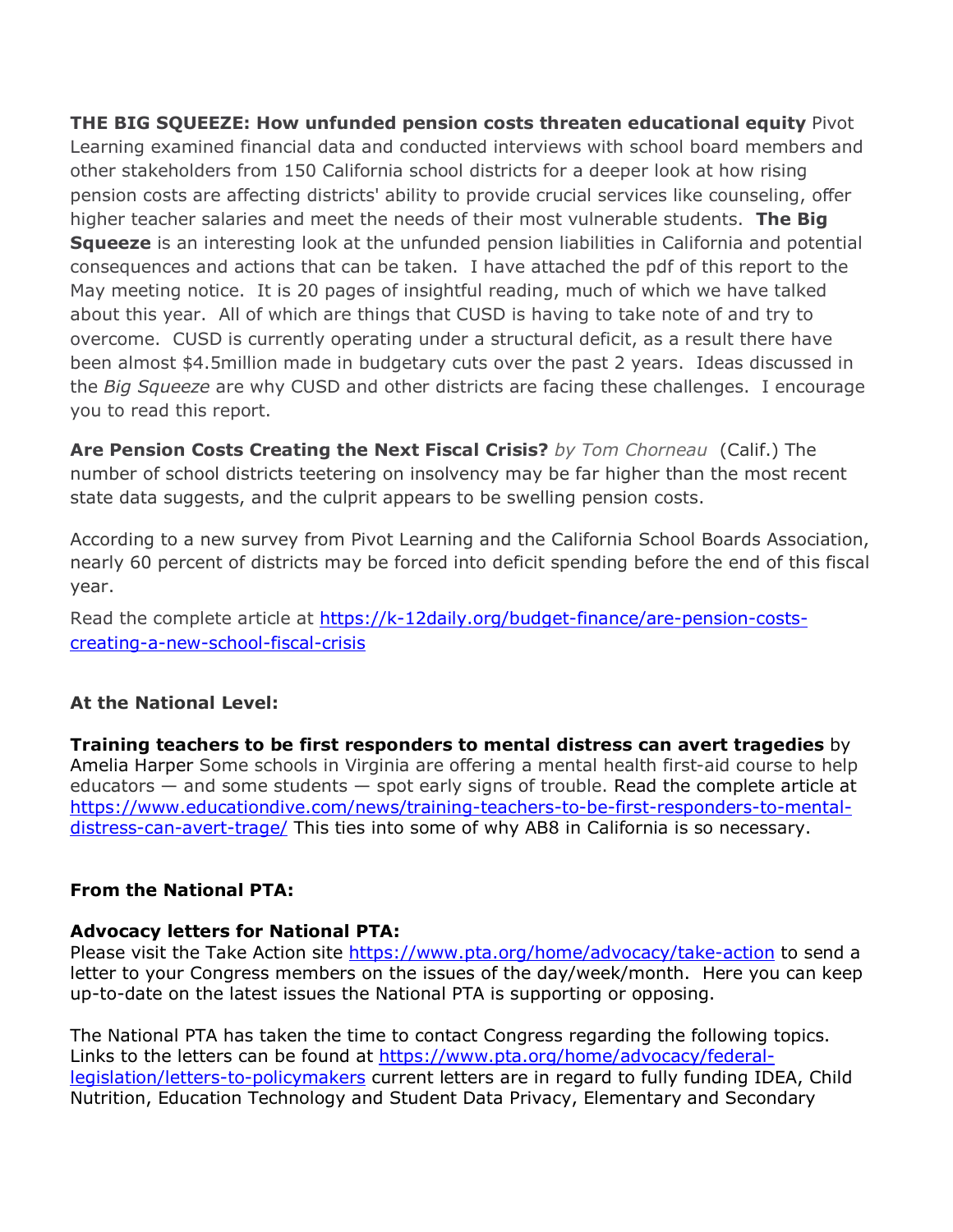Education, Federal Investments in Education, Gun Safety and Violence Prevention, Health and Safety, and Juvenile Justice.

The  $116<sup>th</sup>$  Congress is considering the following legislation items. The National PTA is supporting (green checkmarks) or opposing (red x) the following items:

## **Child Health and Safety**

Ø H.R. 5: Equality Act | 116th Congress (2019-2020) Ø H.R. 662: REACH Act | 116th Congress (2019-2020) Ø H.R. 852: Get the Lead Out of Schools Act | 116th Congress (2019-2020) Ø H.R. 2311: Anti-Lunch Shaming Act of 2019| 116th Congress (2019-2020) S. 788: A bill to prohibit discrimination on the basis of sex, gender identity, and sexual orientation, and for other purposes | 116th Congress (2019-2020) S. 1119: A bill to amend the Richard B. Russell National School Lunch Act to prohibit the stigmatization of children who are unable to pay for meals | 116th Congress (2019-2020)

# **Education Technology and Student Data Privacy**

H.R. 1693: To require the Federal Communications Commission to make the provision of Wi-Fi access on school buses eligible for E-rate support  $|116th$  Congress (2019-2020) S. 558: CAMRA Act| 116th Congress (2019-2020)

S.738: A bill to require the Federal Communications Commission to make the provision of W-Fi access on school buses eligible for E-rate support |116th Congress (2019-2020) S.1167: A bill to require the Assistant Secretary of Commerce for Communications and Information to establish a State Digital Equity Capacity Grant Program, and for other purposes | 116th Congress (2019-2020)

# **Elementary and Secondary Education**

H.R. 69: Ending Common Core and Expanding School Choice Act | 116th Congress (2019-ఴ 2020) Ø

H.R. 865: To provide for the long-term improvement of public school facilities, and for other purposes. | 116th Congress (2019-2020)

S. 5: Educational Opportunities Act. | 116th Congress (2019-2020)

**S. 213: A bill to amend the SOAR Act.**  $\vert$  116th Congress (2019-2020)

S. 235: Teachers Are Leaders Act | 116th Congress (2019-2020)

S. 266: A bill to provide for the long-term improvement of public school facilities, and for other purposes. | 116th Congress (2019-2020)

S. 579: A bill to provide grants to eligible local educational agencies to help public schools reduce class size in the early elementary grades, and for other purposes. | 116th Congress  $\bullet$ (2019-2020)

☺

# **Federal Investments in Education**

H.R. 2021: To amend the Balanced Budget and Emergency Deficit Control Act of 1985 and to establish a congressional budget for fiscal year 2020. | 116th Congress (2019-2020) V H.R. 2315: To require full funding of part A of title 1 of the Elementary and Secondary Education Act of 1965 and the Individuals with Disabilities Act. | 116th Congress (2019-2020)